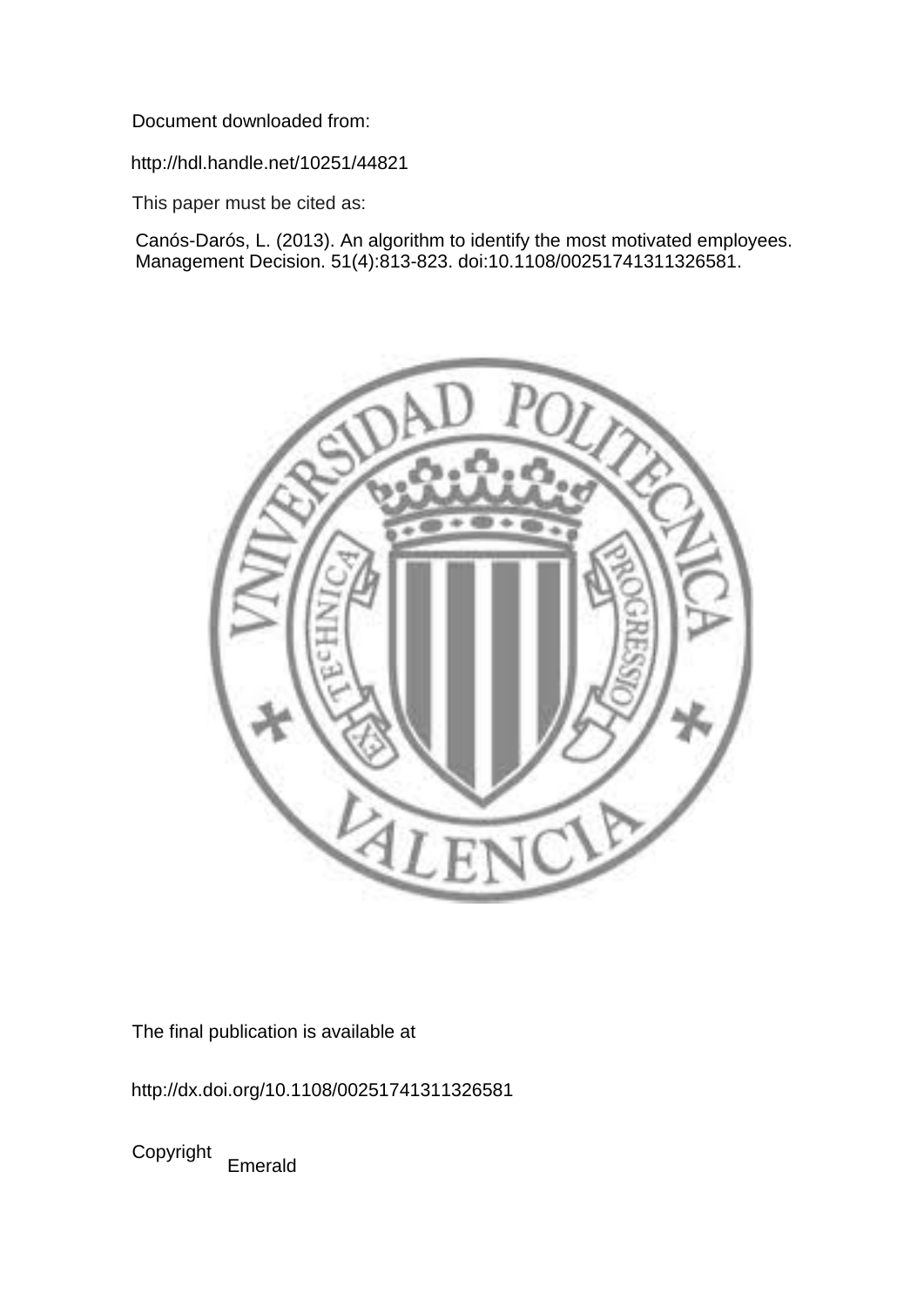# **An algorithm to identify the most motivated employees**

### **1. Introduction**

Employees in knowledge-based companies have to be very motivated in order to achieve corporate social and economic objectives. In any industry, motivation has been usually considered as a determining factor of performance, productivity and quality of work. This feature is a key point for the survival of a firm in innovative and knowledge industries, whose main strategic asset is human resources management (highly educated knowledge employees are responsible for performing complex, multidimensional, and interdependent tasks). Knowledge workers commonly follow good practices as to share their knowledge with teammates or to be proactive, flexible and adaptable (Badoo *et al.*, 2006).

In such circumstances, managers might take the wrong decisions if they do not use appropriate resources or if they do not have a clear strategy and objectives for innovation and knowledge management (Gholipur *et al.*, 2011). Managers might think that all the motivation factors have the same influence on all the employees; that people are motivated primarily by money or awards; or even that those same employees do not need any motivation at all until a problem appears (Peterson, 2007). Indeed, employees assimilate complex combinations of motivation factors and consider not only reward incentives but also other professional aspects (Glen, 2006).

We define motivation as the willingness to exert and maintain an effort towards a particular set of behaviors and towards organizational goals to be processed serially (Dieleman, 2006; Tabassi and Bakar, 2009). Then, motivation is a complex and multidimensional phenomenon indexed in terms of selection of pursuits from competing alternatives, intensity of effort and persistence of exertion (Vollmeyer and Rheinberg, 2000). In the same way, an incentive is one particular form of payment in order to achieve some specific change in behavior (Mathauer and Imhoff, 2006).

Motivation policies and practices are carried on to encourage the desired behaviors of individuals, teams or organizational behavior (Campbell *et al.*, 1996; Peterson, 2007; Reis and Peña, 2001; van Knippenberg, 2000). Traditional motivation theories are Vroom's expectancy theory, Adams' equity theory, Herzberg's two-factor theory, Mc Gregor's Theory X and Theory Y, McClelland achievement, affiliation and power motivation or Myers-Briggs type indicator, among others. The application of these theories has been very effective when it comes to analyzing and changing behaviors (Tietjen and Myers, 1998). Behavior depends on multiple factors, but managers can try to control it by using mechanisms as positive reinforcement, negative reinforcement, punishment and extinction. In this context, employees who are not highly motivated do not have any control on their work results because they are concerned about reaching their work goals (Orpen, 1994). To avoid these situations, it is necessary to know the motivation factors and their importance for managers and employees. However,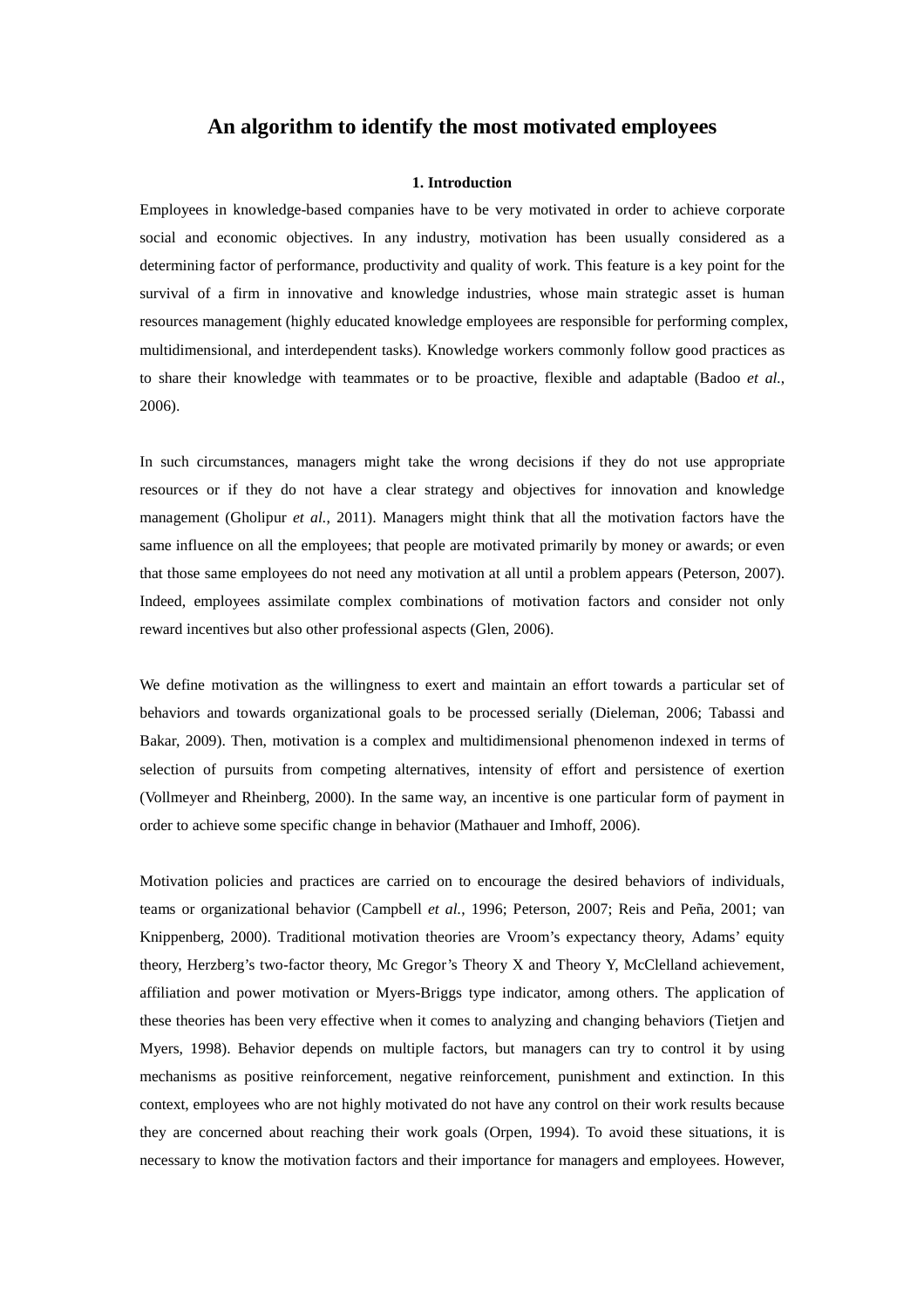due to the subjectivity underlying motivation processes, managers and employees can have different beliefs, expectations and points of view about the same reality. DeVoe and Iyengar (2004) present a study developed in a multinational firm that shows differences in managers' and employees' perceptions about motivation factors in North America, Asia and Latin America. Although employees reported themselves to be more motivated by intrinsic than by extrinsic incentives, North American managers thought their employees were more extrinsically than intrinsically motivated; Asian managers perceived subordinates as equally motivated by intrinsic than by extrinsic factors; and Latin American managers reckoned their employees were more intrinsically than extrinsically motivated.

In this context, managers face the challenge to measure the influence of different factors on their employees. This may be a problem because extra tension and stress is introduced in the daily performance, thus reducing satisfaction. Moreover, measures can be deficient, include personal bias, deliberate distortion and other errors (Campbell *et al.*, 1996). However, measures are useful for human-resources decision making because the use of indicators reduces subjectivity and interdependency. Even if managers are dealing with intrinsic or extrinsic motivation, different factors can be measured. There are different scales for this, for example, behaviorally anchored rating scales (BARS), behavioral observation scales (BOS), behavioral discrimination scales (BDS), and Cassidy and Lynn achievement motivation scale (CLAMS) (Campbell *et al.*, 1996; Story *et al.*, 2009).

It would be useful for managers to include subjective information in the formal decision making process, because the mathematical model can be affected by the numerical accuracy of the introduced quantities. An appropriate approach in this context is the fuzzy set theory (Zadeh, 1965). Fuzzy theory considers both uncertainty in data and the capacity to add any subjective information. Besides, it is closer to human thinking than traditional mathematics.

In the next section, we develop some reflections about an exhaustive list of motivation factors found in literature. Then, we present an algorithm to compare the perception that employees have on the use of motivation factors in the company with the ideal created by managers, by using an adequacy index. Finally, we show some conclusions and a list of references.

# **2. Motivation factors**

We cannot find a consensus in literature about the exact number of motivating factors and how to conceptualize this construct in the best way (Story *et al.*, 2009). As an example, some papers focused in different motivation factors are listed in Table 1.

 $-$ 

Insert Table 1

-----------------------------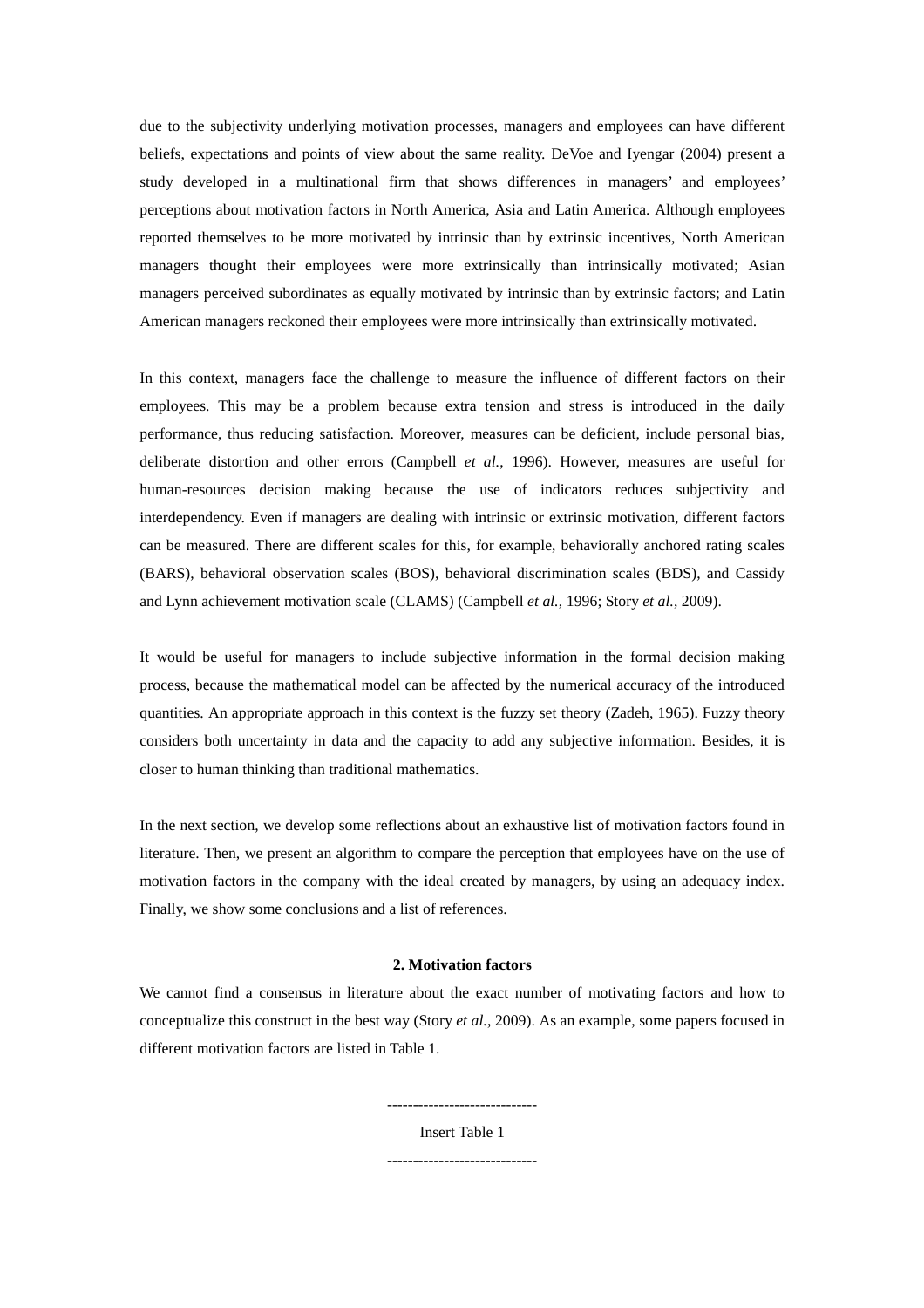It is well known that human-resources management practices as supervision, recognition, performance management, training, promotion, leadership, participation, communication, planning, acquisition of employees, retention, decision making or positive environment creation, may affect motivation (Mathauer and Imhoff, 2006; Peterson, 2007; Tabassi and Bakar, 2009). Therefore, we can consider these practices as a first source of motivation factors.

The importance of reward policy in motivation is remarkable. An example of how particular compensation practices affect work performance and affective commitment of workers with higher education can be read in Kuvaas (2006). Nevertheless, sometimes the use of extrinsic incentives could lead to a lessening of the effort in generating profits (James Jr., 2005).

Other motivation factors different from reward are also important in an innovative and knowledge-based industry. For example, managers can use recognition, bring opportunities for achievement, job security, good leadership, supportive management and design a technically challenging work (Badoo *et al.*, 2006; Mathauer and Imhoff, 2006). In some particular industries and locations, non-financial incentives are more effective than financial ones, such as health workers in Mali, motivated by responsibility, training and recognition, next to salary (Dieleman *et al.*, 2006) or such as health workers in Benin and Kenya, strongly guided by their professional conscience, recognition, career development and further qualification (Mathauer and Imhoff, 2006).

In addition, self-motivation is almost always present in knowledge workers. Autonomous motivation refers to types of motivation that involve internal processes through which people come to identify with and internalize the value of an activity (Story *et al.*, 2009).

# **3. Identification of motivated employees**

Our goal is to identify the most motivated employees, that is, the employees identified with corporate motivation policies designed by managers.

In the model presented in this paper, we use fuzzy numbers to order employees' perceptions about motivation factors in the company according to managers' ideal. Different fuzzy ordering techniques can be found in Yager (1981), Chen (1985), Yuan (1991), Choobineh and Li (1993), Fortemps and Roubens (1996), Wang and Kerre (2001a; 2001b).

Let us consider a group of *n* employees where we want to identify the most motivated ones. Let us call  $E = \{e_1, \ldots, e_n\}$  the set of employees.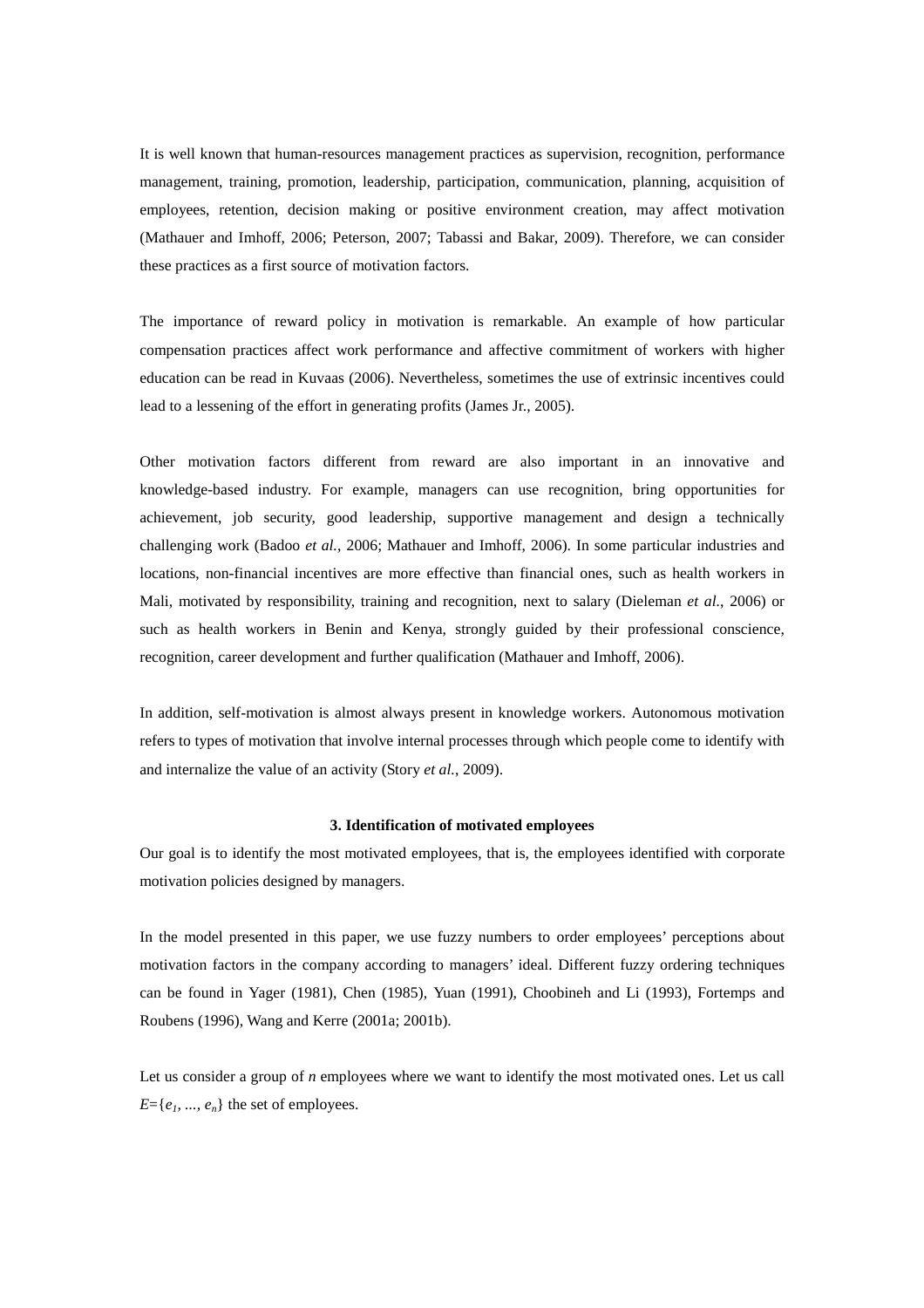First, we choose the motivation factors to be considered by both employees and managers, i.e.,  $M = \{m_1, ..., m_R\}$ . In our model, motivation factors are classified into 8 types and  $R = 78$  as we can see in Table 2.

> ----------------------------- Insert Table 2 -----------------------------

Second, each employee evaluates motivation factors according to his or her perception. Because of general characteristics of people in knowledge-based industries, we suppose that the perception of the implementation of different motivation factors in the company is enough to establish a representative profile of the motivation of each employee.

For this, employees assign a number between 0 and 1 that reflects his or her perception of the importance of a particular motivation factor, i.e., we have the following matrix:

$$
m_1 \quad m_2 \quad \cdots \quad m_R
$$
\n
$$
\begin{array}{ccccccccc}\n\widetilde{e}_1 & b_{m1}^1 & b_{m2}^1 & \cdots & b_{mR}^1 \\
\widetilde{e}_2 & b_{m1}^2 & b_{m2}^2 & \cdots & b_{mR}^2 & & & & \\
\vdots & \vdots & \vdots & \ddots & \vdots & & \\
\widetilde{e}_n & b_{m1}^n & b_{m2}^n & \cdots & b_{mR}^n & & & \\
\end{array}
$$
\n(1)

Motivation factors evaluation done by each employee can be seen as the fuzzy set (type 1)

$$
\widetilde{e}_j = \left\{ \left( m_i, \mu_{m_i} \left( \widetilde{e}_j \right) = b_{m_i}^j \in [0,1] \right) \right\}_{i=1}^R
$$
\n
$$
\text{for all } j = 1, \dots, n. \tag{2}
$$

However, sometimes it is difficult to assign an exact numerical value because of human idiosyncrasy. In this case, we can permit possible values by using a subinterval of [0,1].

$$
\begin{array}{cccc}\nm_1 & m_2 & \cdots & m_R \\
\tilde{e}_1^{\Phi} & \begin{bmatrix} b_{m1}^{11}, b_{m1}^{21} \end{bmatrix} & \begin{bmatrix} b_{m2}^{11}, b_{m2}^{21} \end{bmatrix} & \cdots & \begin{bmatrix} b_{mR}^{11}, b_{mR}^{21} \end{bmatrix} \\
\tilde{e}_2^{\Phi} & \begin{bmatrix} b_{m1}^{12}, b_{m2}^{22} \end{bmatrix} & \begin{bmatrix} b_{m2}^{12}, b_{m2}^{22} \end{bmatrix} & \cdots & \begin{bmatrix} b_{mR}^{12}, b_{mR}^{22} \end{bmatrix}\n\end{array} (3)
$$
\n
$$
\vdots & \vdots & \ddots & \vdots \\
\tilde{e}_n^{\Phi} & \begin{bmatrix} b_{m1}^{1n}, b_{m1}^{2n} \end{bmatrix} & \begin{bmatrix} b_{m2}^{1n}, b_{m2}^{2n} \end{bmatrix} & \cdots & \begin{bmatrix} b_{mR}^{1n}, b_{mR}^{2n} \end{bmatrix}\n\end{array}
$$

Therefore, each employee's evaluation can be seen as the Φ-fuzzy set (type 2)

$$
\widetilde{e}_j^{\Phi} = \left\{ (m_i, \mu_{m_i} \left( \widetilde{e}_j^{\Phi} \right) = \left[ b_{m_i}^{1j}, b_{m_i}^{2j} \right] \in e([0,1]) \right\}_{i=1}^R \text{ for all } j = 1, ..., n. \tag{4}
$$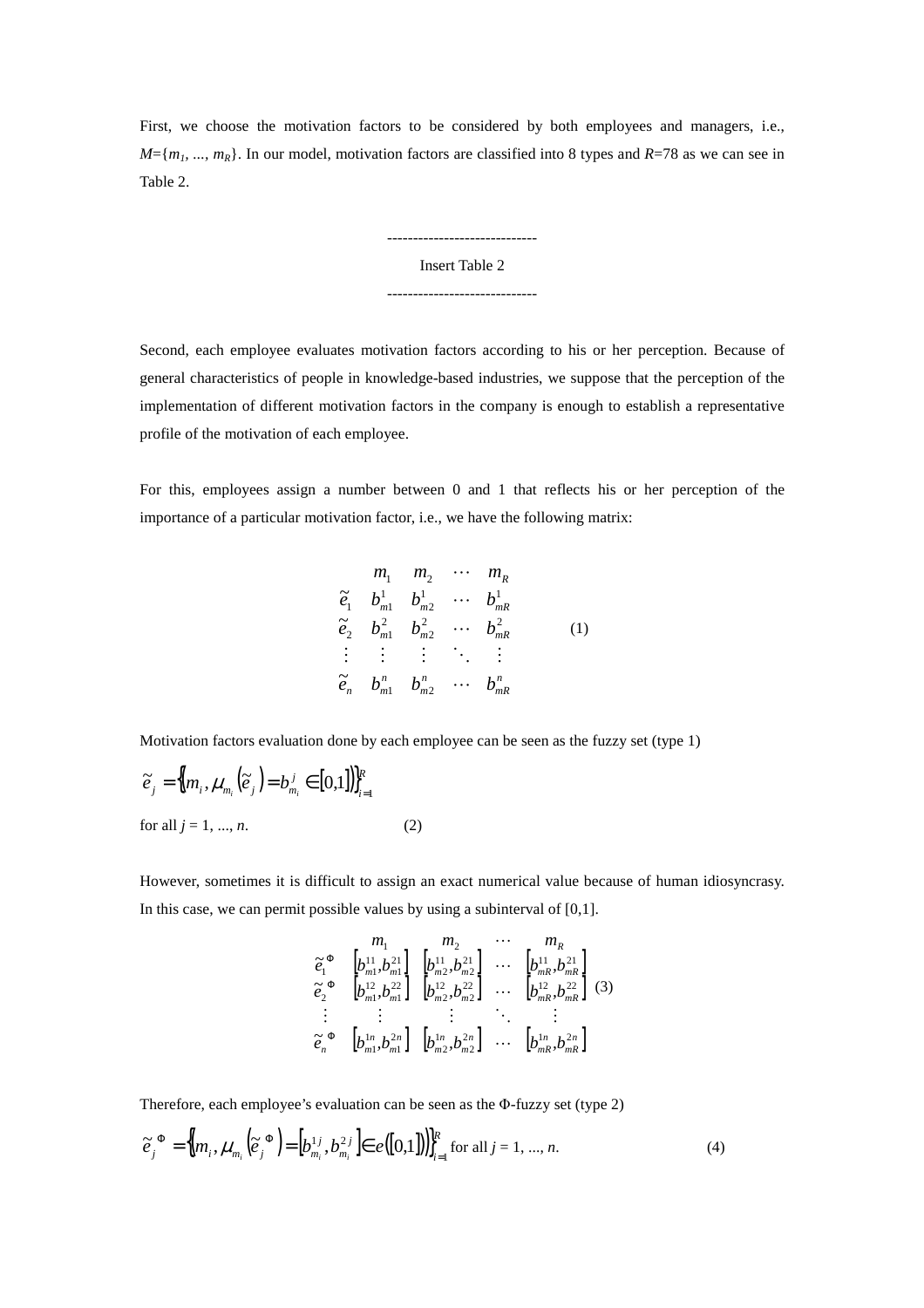Third, managers design the profile of ideal motivation factors:

$$
\widetilde{I} = \big\{ \big(e_i, \mu_{e_i}(\widetilde{I})\big) = a_{e_i} \in [0,1] \big) \big\}_{i=1}^R
$$

or a Φ-fuzzy set as

$$
\widetilde{I}^{\Phi} = \left\{ \left( e_i, \mu_{e_i} \left( \widetilde{I}^{\Phi} \right) = \left[ a_{e_i}^1, a_{e_i}^2 \right] \in P\big( [0,1] \big) \right) \right\}_{i=1}^R
$$

Obviously, organization culture and strategy are considered by managers to create the ideal. Ideal can be constructed by one manager (for instance, a human resources manager), by a group of managers (we can calculate an average or we can use other means) or by an expert or a group of experts if the company needs external assessment.

Finally, we analyze the fitting of each motivation factor profile provided by employees to ideal profile. For this, we can use the adequacy index. When we deal with type-1 fuzzy sets, the adequacy index is calculated as

$$
K_{mi}(e_j \rightarrow I) = \min\left\{1, 1 - a_{mi} + b_{mi}^j\right\} \quad (5)
$$

$$
K(e_j \rightarrow I) = \frac{1}{R} \sum_{i=1}^R K_{mi}\left(e_j \rightarrow I\right) \quad (6)
$$

If we are dealing with Φ-fuzzy sets, we could calculate the Φ-adequacy index defuzzifying *ex ante* by applying the above mentioned method or *ex post* by calculating

$$
K_{mi}^{\phi}(e_j \to I^{\phi}) = \frac{l([b_{m_i}^{1j}, b_{m_i}^{2j}]\cap [a_{m_i}^1, a_{m_i}^2])}{l([b_{m_i}^{1j}, b_{m_i}^{2j}]\cup [a_{m_i}^1, a_{m_i}^2])}
$$
(7)  

$$
K^{\phi}(e_j \to I^{\phi}) = \frac{1}{R} \sum_{i=1}^{R} K_{mi}(e_j \to I^{\phi})
$$
(8)

Adequacy indexes (one per employee) are ranked from highest to lowest, so that the motivation factors profile given by an employee with the highest coefficient is the most similar to the one provided by managers.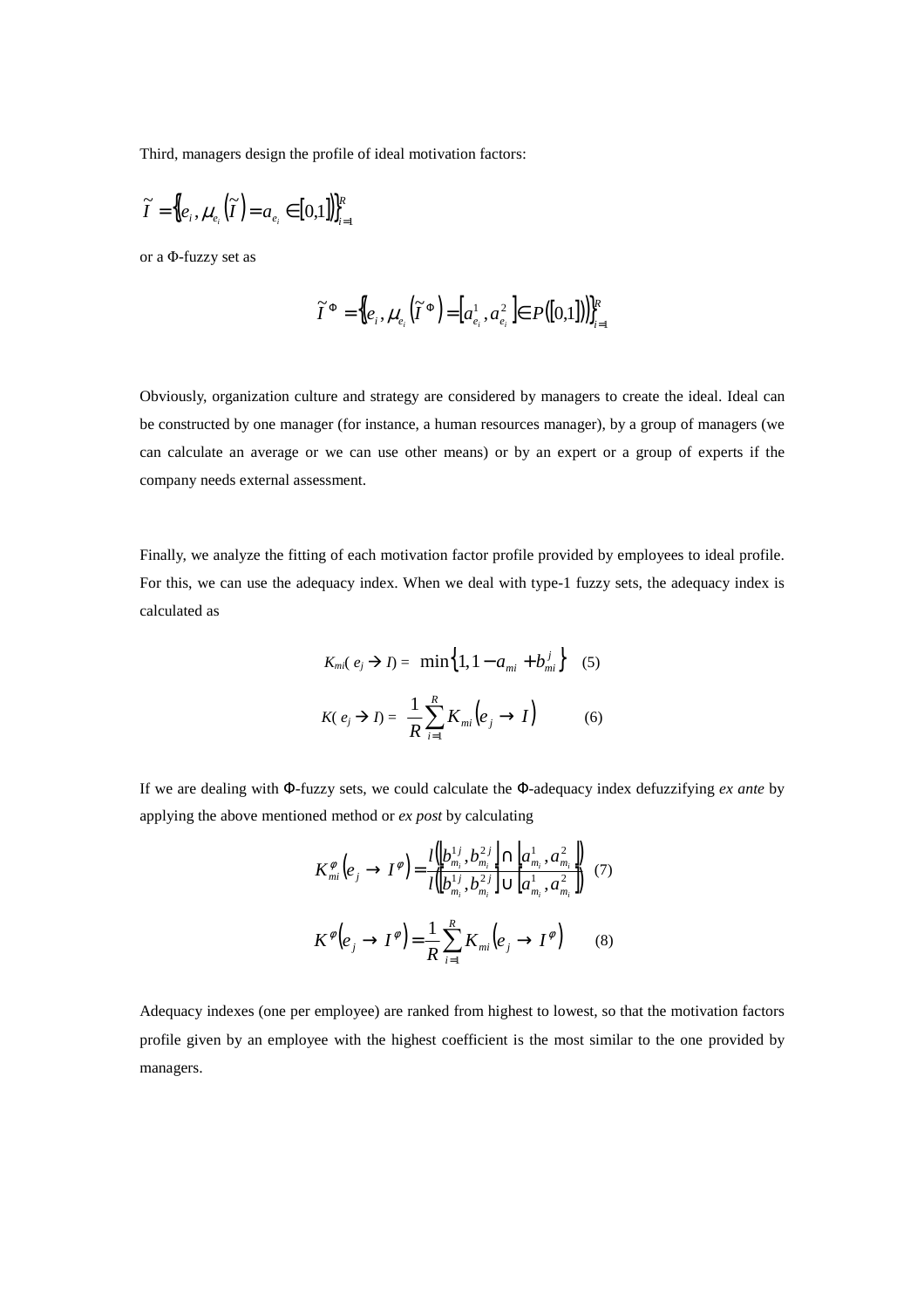## **4. Conclusions**

Motivation is a key human-resources policy in innovative and knowledge-based companies. In these kinds of industries, employees are usually very motivated because of their own idiosyncrasy, but how much are they motivated? Can we construct a ranking? The answer to these questions is interesting for managers in order to personalize leadership practices, training or promotion, due to the fact that motivation can be the reason (one criterion) to design human-resources actions. In this paper, we present an algorithm to identify the most motivated employees according to corporate motivation policies designed by managers.

Measuring human-resources features is not easy. Nonetheless, the translation of pure qualitative information to figures is useful in human resources decision making. Mathematical models offer quick and clear solutions. On the other hand, managers do not often understand (and they do not have to) complicated reasoning, but they can support decision making with mathematical results. In addition, subjectivity and uncertainty from human perceptions should be added to the formal decision-making process. With this aim, we use an adequacy index tool based in fuzzy set theory.

Furthermore, we intend to construct more tools related to the management of motivation policies. For instance, it would be interesting to know the most motivating factors for a team in order to promote them not only individually, but also as a group. As it is well known, teamwork is a common thing to knowledge-based companies.

#### **References**

Badoo, N.; Hall, T. and Jagielska, D. (2006), "Software developer motivation in a high maturity company: a case study", *Software process improvement and practice*, Vol. 11, pp. 219-228.

Campbell, D.J.; Campbell, K.M. and Chia, H.-B. (1996), "Merit pay, performance appraisal, and individual motivation: an analysis and alternative", *Human Resources Management*, Vol. 37, No. 2, pp. 131-146.

Chen, S.H. (1985), "Ranking fuzzy numbers with maximizing set and minimizing set", *Fuzzy Sets and Systems*, Vol. 17, pp. 113-129.

Choobineh, F. and Li, H. (1993), "An index for ordering fuzzy numbers", *Fuzzy Sets and Systems*, Vol. 54, pp. 287-294.

Cory, S.N.; Ward, S. and Schultz, S.A. (2007), "Managing human resources in a small firm. Motivation through performance evaluation", *The CPA Journal*, October, pp. 62-65.

DeVoe, S.E. and Iyengar, S.S. (2004), "Managers' theories of subordinates: a cross-cultural examination of manager perceptions of motivation and appraisal of performance", *Organizational Behavior and Human Decision Processes*, Vol. 93, pp. 47-61.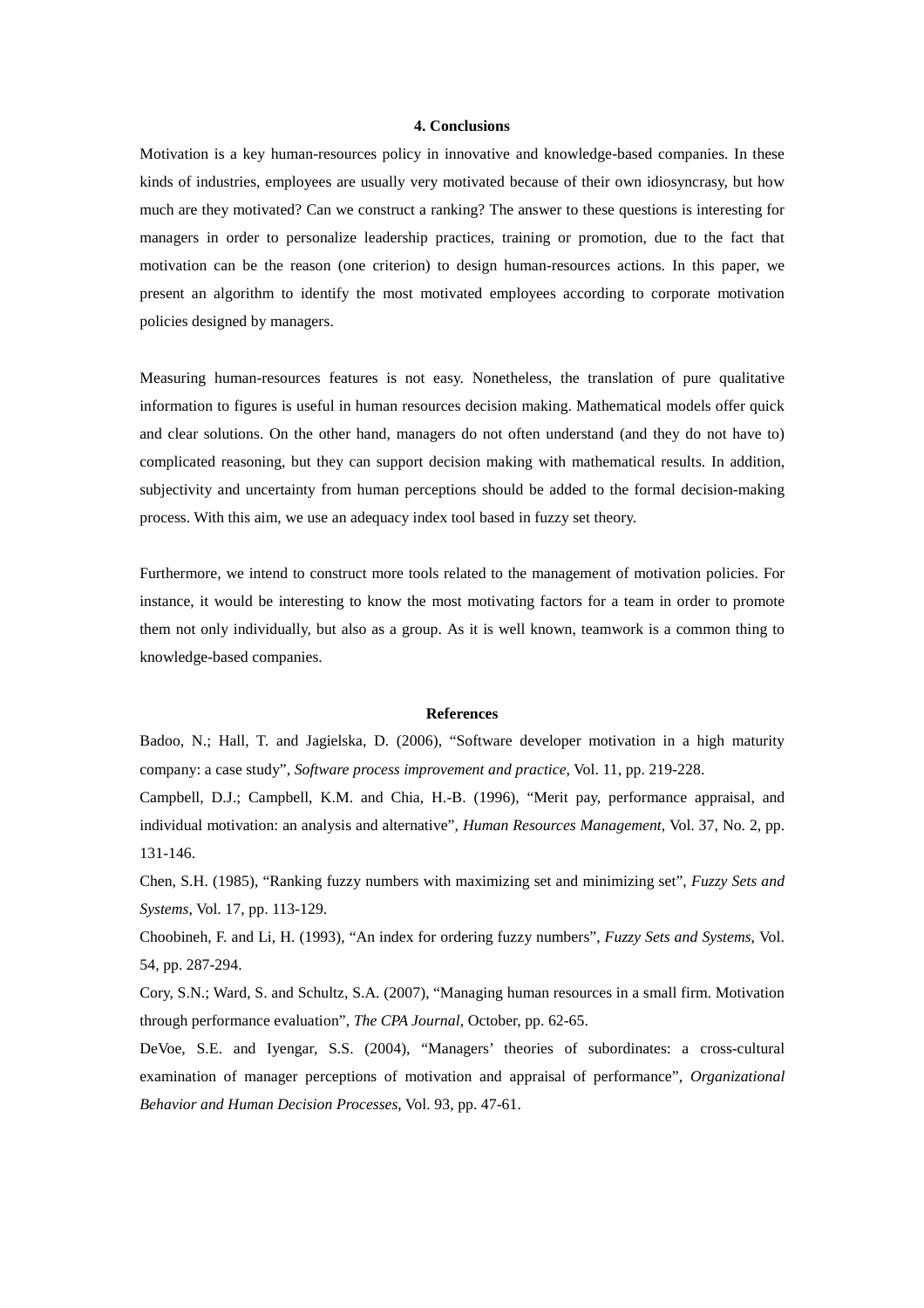Dieleman, M.; Toonen, H.; Touré, H. and Martineau, T. (2006), "The match between motivation and performance management of health sector workers in Mali", *Human resources for health*, Vol. 4, pp. 2-9.

Fortemps, P. and Roubens, M. (1996), "Ranking and defuzzification methods based on area compensation", *Fuzzy Sets and Systems*, Vol. 82, pp. 319-330.

Garg, P. and Rastogi, R. (2006), "New model of job design: motivating employees performance", *Journal of Management Development*, Vol. 25, No. 6, pp. 572-587.

Gholipour, A.; Pirannejad, A.; Kozekanan, S.F. and Gholipour, F. (2011), "Designing motivation system to produce creativity and entrepreneurship in petrochemical company", *International Journal of Business Management*, Vol. 6, No. 5, pp. 137-144.

Glen, C. (2006), "Key skills retention and motivation: the war for talent still rages and retention is the high ground", *Industrial and Commercial Training*, Vol. 38, No. 1, pp. 37-45.

Gordon, J. (2010), "Why your company needs motivation more than ever and six ways you can share it", *The Receivables Report*, December, pp. 7-9.

James Jr., H.S. (2005), "Why did you do that? An economic examination of the effect of extrinsic compensation on intrinsic motivation and performance", *Journal of Economic Psychology,* Vol. 26, pp. 549-566.

Kuvaas, B. (2006), "Work performance, affective commitment, and work motivation: the roles of pay administration and pay level", *Journal of Organizational Behaviour*, Vol. 27, pp. 365-385.

Mathauer, I. and Imhoff, I. (2006), "Health worker motivation in Africa: the role of non-financial incentives and human resources management tools", *Human resources for health*, Vol. 4, pp. 24-41.

Orpen, C. (1994), "Interactive effects of work motivation and personal control on employee job performance and satisfaction", *The Journal of Social Psychology*, Vol. 134, No. 6, pp. 855-856.

Peterson, T.M. (2007), "Motivation: How to increase project team performance", *Project Management Journal*, Vol. 38, No. 4, pp. 60-69.

Reis, D. and Peña, L. (2001),"Reengineering the motivation to work", *Management Decision*, Vol. 39 No. 8, pp. 666-675.

Story, P.A.; Hart, J.W.; Stasson, M.F. and Mahoney, J.M. (2009), "Using a two-factor theory of achievement motivation to examine performance-based outcomes and self-regulatory processes", *Personality and Individual Differences*, Vol. 46, pp. 391-395.

Tabassi, A.A. and Bakar, A.H.-A. (2009), "Training, motivation, and performance: The case of human resource management in construction projects in Mashhad, Iran", *International Journal of Project Management*, Vol. 27, pp. 471-480.

Tietjen, M.A. and Myers, R.M. (1998),"Motivation and job satisfaction", *Management Decision*, Vol. 36, No. 4, pp. 226-231.

Van Knippenberg, D. (2000), "Work motivation and performance: a social identity perspective", *Applied Psychology: an International Review*, Vol. 49, No. 3, pp. 357-371.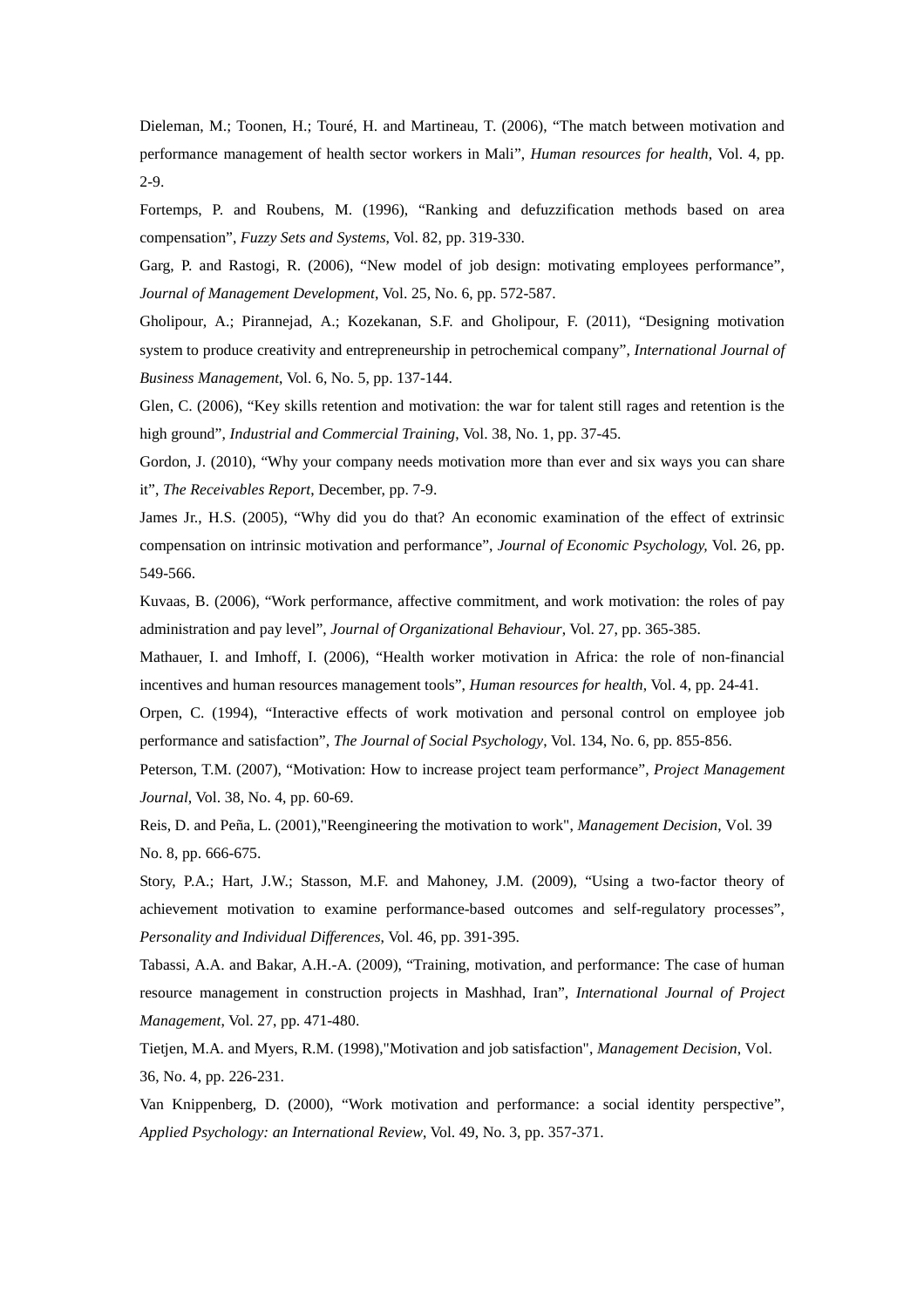Vollmeyer, R. and Rheinberg, F. (2000), "Does motivation affect performance via persistence?" *Learning and Instruction*, Vol. 10, pp. 293-309.

Wang, X. and Kerre, E.E. (2001a), "Reasonable properties for the ordering of fuzzy quantities (I)", *Fuzzy Sets and Systems*, Vol. 118, pp. 375-385.

Wang, X. and Kerre, E.E. (2001b), "Reasonable properties for the ordering of fuzzy quantities (II)", *Fuzzy Sets and Systems*, Vol. 118, pp. 387-405.

Yager, R.R. (1981), "A procedure for ordering fuzzy subsets of the unit interval", *Information Sciences*, Vol. 24, pp. 143-161.

Yuan, Y. (1991), "Criteria for evaluating fuzzy ranking methods", *Fuzzy Sets and Systems*, Vol. 44, pp. 139-157.

Zadeh, L.A. (1965), "Fuzzy Sets", *Information and control*, Vol. 8, pp. 338-353.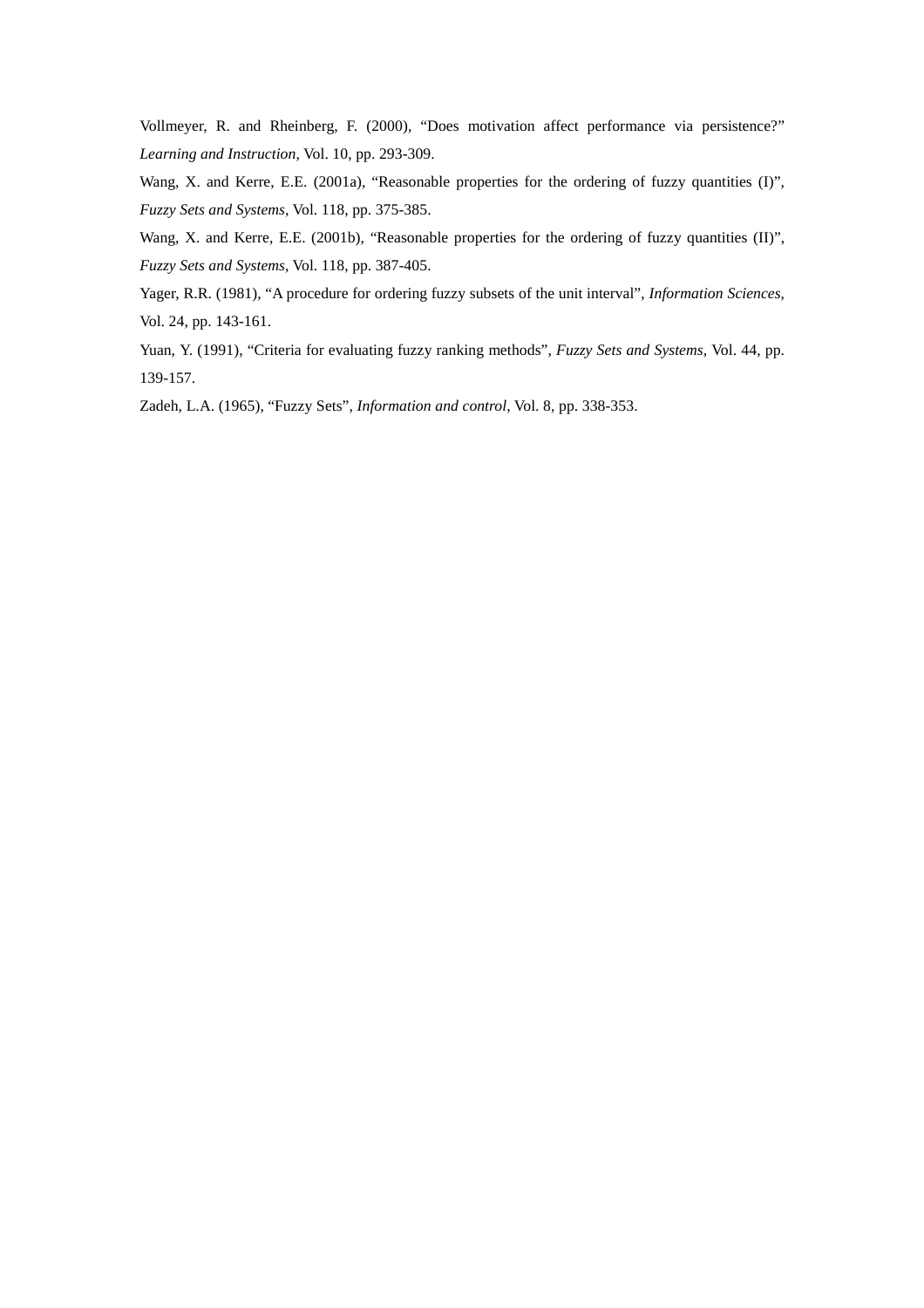| <b>Authors</b>                 | <b>Motivation</b> factors                                                   |
|--------------------------------|-----------------------------------------------------------------------------|
| Badoo et al. (2006)            | Proactivity, flexibility, adaptability, share knowledge, good practice,     |
|                                | pay and benefits, recognition, achievement, social or political             |
|                                | environment.                                                                |
| Cory et al. (2007)             | Ongoing understanding of performance ability, individual development        |
|                                | plan, training, strategic thinking, initiative, influence, conceptual       |
|                                | thinking, change orientation, developing self and others, teamwork,         |
|                                | relationship building, communication, results orientation, technical        |
|                                | excellence.                                                                 |
| DeVoe and Iyengar (2004)       | self-actualization,<br>Need<br>for<br>monetary<br>incentives,<br>managerial |
|                                | surveillance.                                                               |
| Garg and Rastogi (2006)        | Feedback from others, dealing with others, meaningfulness of work,          |
|                                | responsibility for work, knowledge of results, general satisfaction, pay    |
|                                | satisfaction, security satisfaction, social satisfaction, supervisory       |
|                                | satisfaction, use of technologies, ergonomics, organizational culture,      |
|                                | leadership style, human performance improvement.                            |
| Glen (2006)                    | Organizational process, role challenge, values, work-life balance,          |
|                                | information, reward, recognition, management, work environment.             |
| Gordon (2010)                  | Fear, negativity, faith, beliefs, optimism, caring of managers.             |
| Kuvaas (2006)                  | Variable pay, fixed pay.                                                    |
| Mathauer and Imhoff (2006)     | Professional conscience, recognition, career development, continuous        |
|                                | education, good leadership, supportive management, wage increases,          |
|                                | allowances, performance-related bonuses, housing, basic salary, health      |
|                                | insurance premium, granting unpaid holidays, token awards,                  |
|                                | recreational facilities,<br>recognition,<br>supervision,<br>encouragement,  |
|                                | responsibility, training, relationship with colleagues, job description.    |
| Peterson (2007)                | Friendly work atmosphere, team unity, team success, team agreement,         |
|                                | internal or external communication, risk, competition, appreciation,        |
|                                | personal acknowledgment, empowerment.                                       |
| Story et al. (2009)            | Work ethic, acquisitiveness for money and material wealth, dominance        |
|                                | pursuit of excellence, competitiveness, status, mastery.                    |
| Tabassi and Bakar (2009)       | Knowledge, expertise, money, recognition, team belonging.                   |
| van Knippenberg (2000)         | Membership vs. personal identity, conflict, competition, organizational     |
|                                | commitment, dispositional group loyalty, appreciate and admire the          |
|                                | employee, promotion, salary, wages, bonuses, cash prizes, coupons,          |
|                                | respect, dignity, position.                                                 |
| Vollmeyer and Rheinberg (2000) | Mastery confidence, incompetence fear, challenge, interest.                 |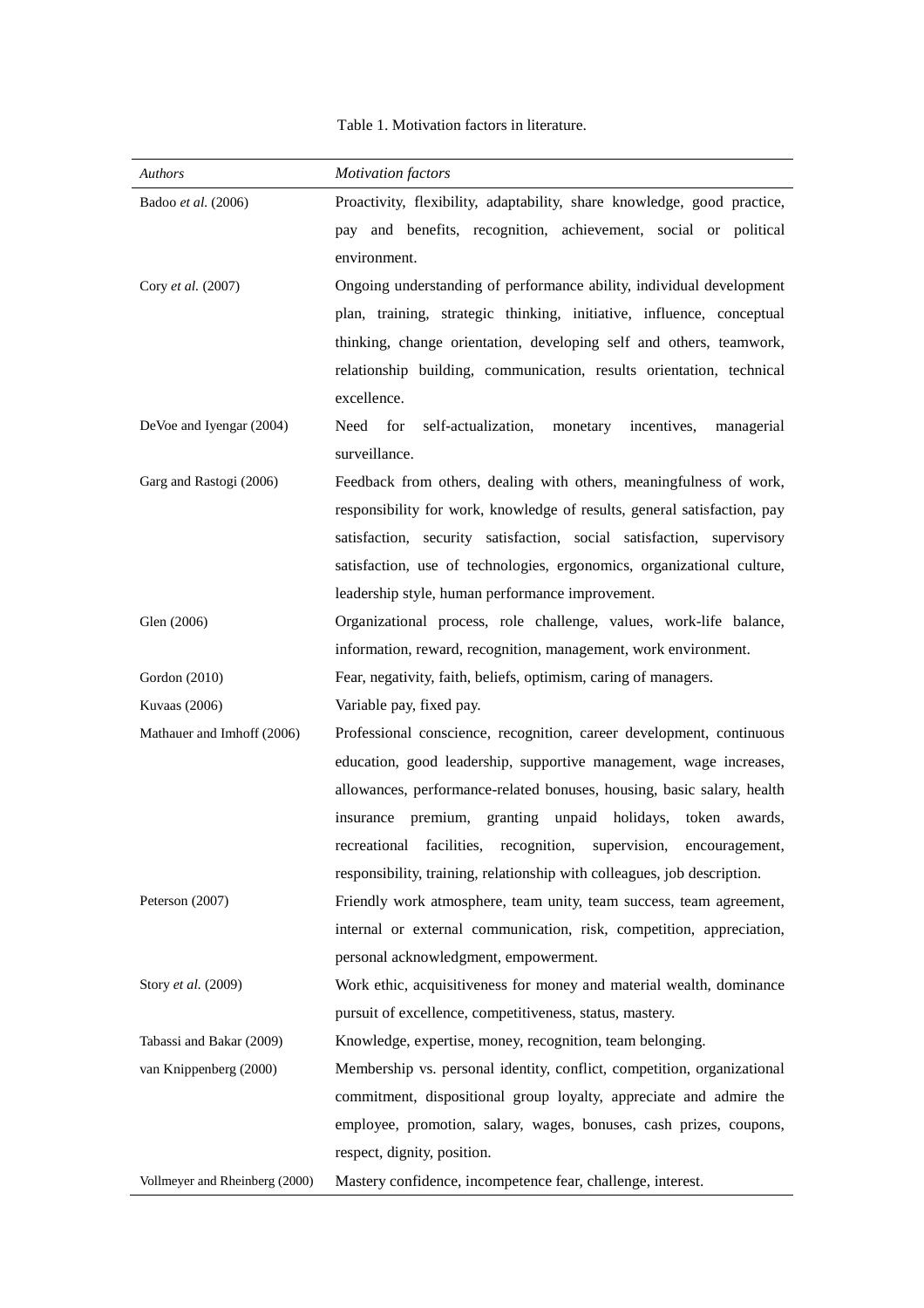|                   | <b>SELF MOTIVATION</b>           |    |                                        |
|-------------------|----------------------------------|----|----------------------------------------|
| 1.                | Proactivity / Initiative         | 9. | Responsibility for work                |
| 2.                | Flexibility / Adaptability       |    | 10. Optimism                           |
| 3.                | Recognition                      |    | 11. Risk                               |
| 4.                | Achievement                      |    | 12. Competitiveness                    |
| 5.                | Relationship building            |    | 13. Dominance pursuit of excellence    |
| 6.                | Relationship with colleagues     |    | 14. Expertise                          |
| 7.                | Friendly work atmosphere         |    | 15. Incompetence fear                  |
| 8.                | Need for self-actualization      |    | 16. Interest                           |
|                   | <b>MANAGEMENT</b>                |    |                                        |
| 1.                | Supportive management            |    | 10. Influence                          |
| 2.                | Organizational process           |    | 11. Encouragement                      |
| 3.                | Ongoing understanding of results |    | 12. Personal acknowledgment            |
| 4.                | Training / Continuous education  |    | 13. Managerial surveillance            |
| 5.                | Strategic thinking               |    | 14. Supervisory satisfaction           |
| 6.                | Conceptual thinking              |    | 15. Mastery confidence                 |
| 7.                | Change orientation               |    | 16. Appreciate and admire the employee |
| 8.                | Results orientation              |    | 17. Caring of managers                 |
| 9.                | Leadership style                 |    | 18. Empowerment                        |
|                   | <b>DEVELOPMENT</b>               |    |                                        |
| 1.                | Career development / Promotion   | 4. | General satisfaction                   |
| 2.                | Individual development plan      | 5. | Social satisfaction                    |
| 3.                | Developing self and others       | 6. | Organizational commitment              |
| <b>JOB DESIGN</b> |                                  |    |                                        |
| 1.                | Ergonomics                       | 4. | Job description                        |
| 2.                | Work environment                 | 5. | Role challenge                         |
| 3.                | Meaningfulness of work           |    |                                        |
|                   | <b>COMMUNICATION</b>             |    |                                        |
| 1.                | Share knowledge                  | 5. | Use of technologies                    |
| 2.                | Feedback from others             | 6. | Technical excellence                   |
| 3.                | Internal/external communication  | 7. | Knowledge of results                   |
| 4.                | Information                      |    |                                        |
|                   | <b>MONETARY INCENTIVES</b>       |    |                                        |
| 1.                | Pay satisfaction                 | 6. | Performance-related bonuses            |
| 2.                | Pay and benefits / Reward        | 7. | Cash prizes                            |
| 3.                | Variable pay and fixed pay       | 8. | Coupons                                |

Table 2. Motivation factors for knowledge-based companies.